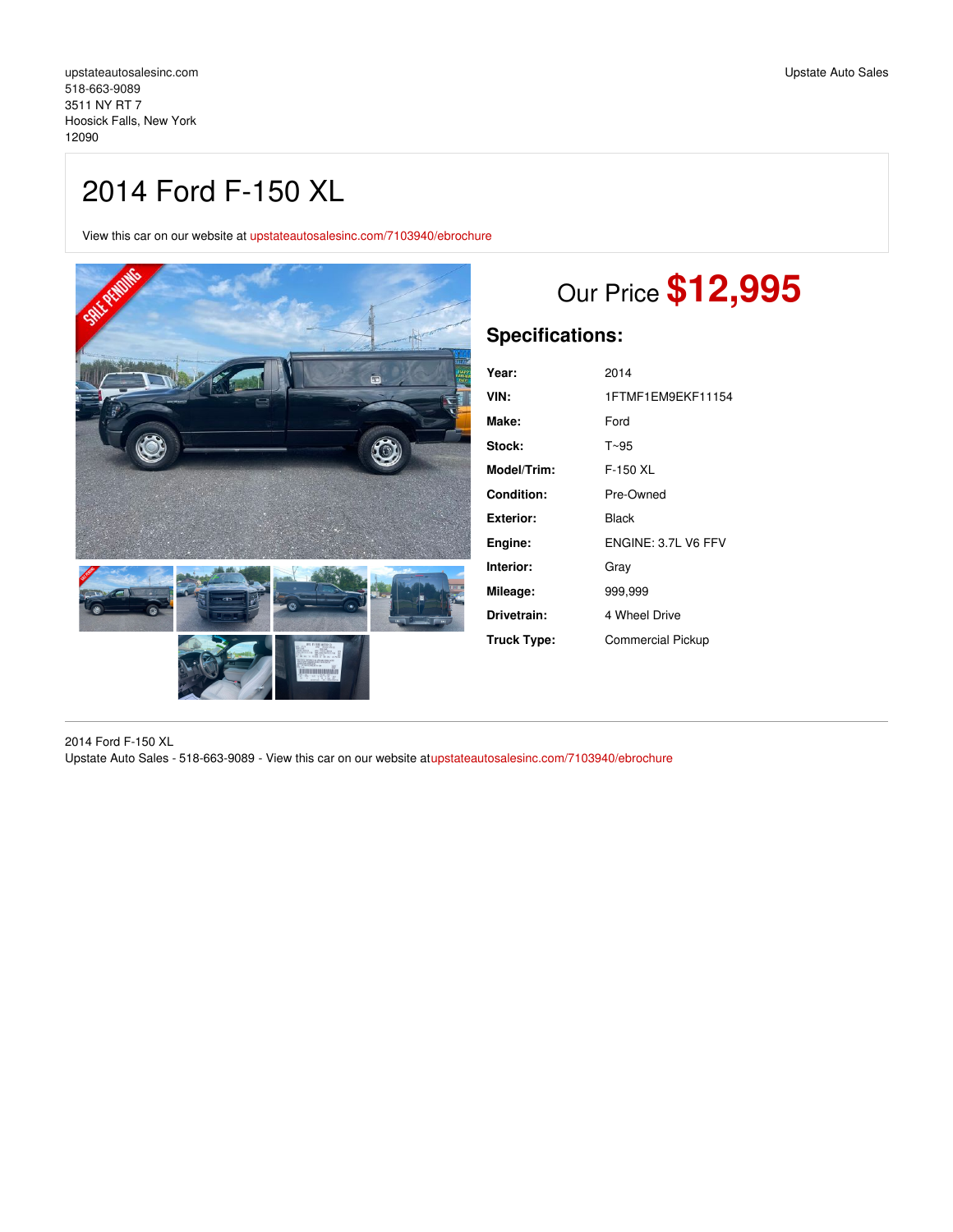

#### 2014 Ford F-150 XL

Upstate Auto Sales - 518-663-9089 - View this car on our website a[tupstateautosalesinc.com/7103940/ebrochure](https://upstateautosalesinc.com/vehicle/7103940/2014-ford-f-150-xl-hoosick-falls-new-york-12090/7103940/ebrochure)

## **Installed Options**

### **Interior**

- 2 12V DC Power Outlets
- 4-Way Driver Seat -inc: Manual Recline and Fore/Aft Movement
- 4-Way Passenger Seat -inc: Manual Recline and Fore/Aft Movement
- Analog Appearance- Day-Night Rearview Mirror- Fade-To-Off Interior Lighting
- Front Cigar Lighter(s)- Front Cupholder- Full Cloth Headliner
- Full Vinyl/Rubber Floor Covering
- Gauges -inc: Speedometer, Odometer, Oil Pressure, Engine Coolant Temp, Tachometer, Transmission Fluid Temp and Trip Odometer
- Glove Box- Instrument Panel Bin, Dashboard Storage, Driver And Passenger Door Bins
- Interior Trim -inc: Cabback Insulator- Manual 1st Row Windows
- Manual Adjustable Front Head Restraints- Manual Air Conditioning
- Manual Tilt Steering Column- Passenger Visor Vanity Mirror- Pickup Cargo Box Lights
- Securilock Anti-Theft Ignition (pats) Engine Immobilizer- Urethane Gear Shifter Material
- Vinyl 40/20/40 Front Seat

#### **Exterior**

- Aero-Composite Halogen Headlamps
- Argent Front Bumper w/Black Rub Strip/Fascia Accent and 2 Tow Hooks
- Argent Rear Step Bumper- Black Door Handles- Black Grille
- Black Manual Side Mirrors w/Convex Spotter and Manual Folding
- Black Side Windows Trim- Cargo Lamp w/High Mount Stop Light- Clearcoat Paint
- Fixed Rear Window- Full-Size Spare Tire Stored Underbody w/Crankdown
- Galvanized Steel/Aluminum Panels- Light Tinted Glass- Manual Tailgate/Rear Door Lock
- Regular Box Style- Steel Spare Wheel- Tailgate Rear Cargo Access
- Tires: P235/75R17 BSW A/T (5)- Variable Intermittent Wipers
- Wheels: 17" Gray Styled Steel